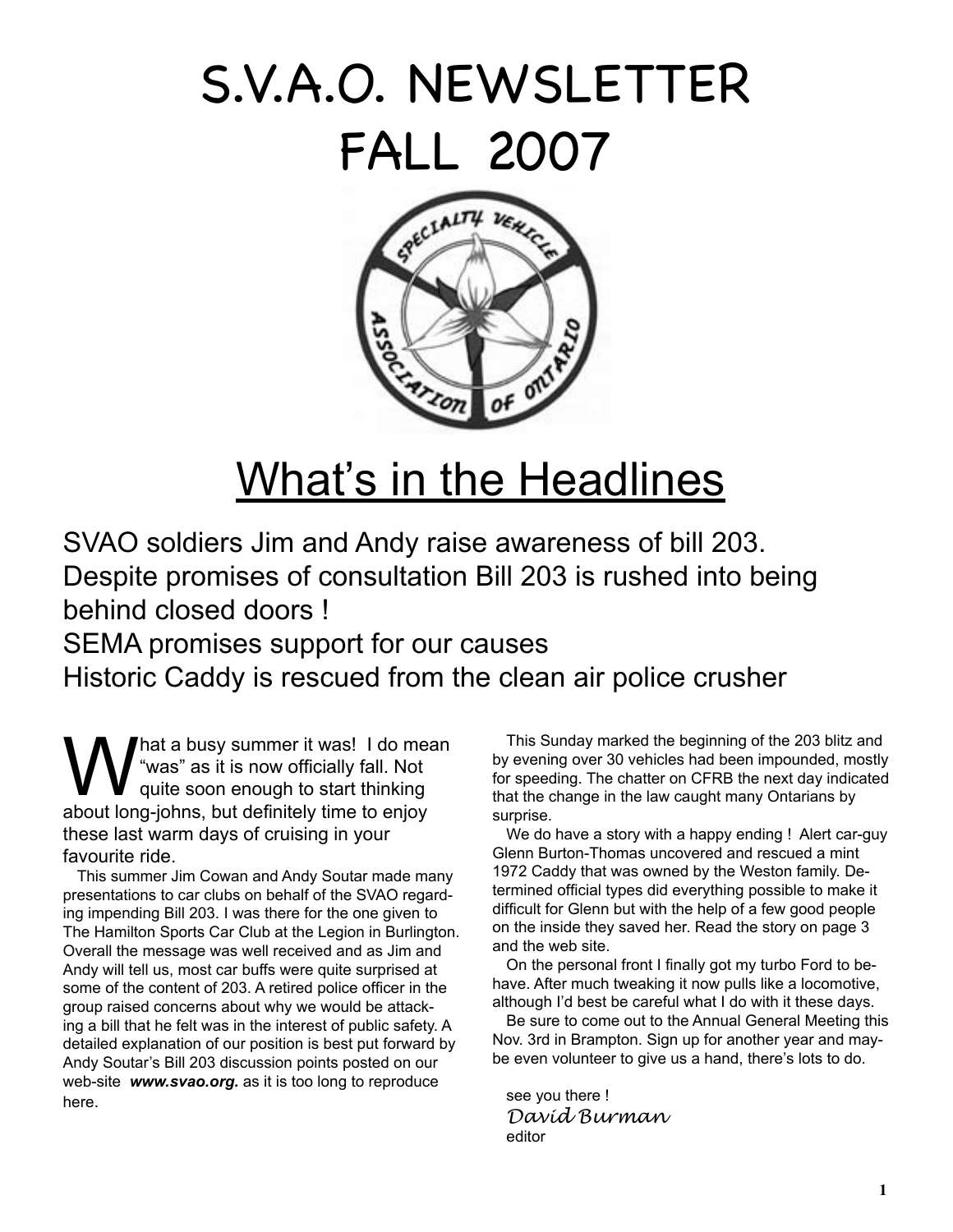## MESSAGE FROM THE CHAIR

Greetings one and all from the country-<br>Side of north Pickering. The leaves and<br>starting to drop early this year due to side of north Pickering. The leaves are starting to drop early this year due to our hot, dry summer but hopefully the cooler days of fall will inspire me to get at some more projects. I hope that all of you had a good summer and get out for a few good runs before the white stuff arrives. Having grown up in Kapuskasing, I don't mind what they call winter down here but I know that I am in the minority on that count.

#### What's doin' ?

Your executive have been busy this summer on your behalf. Bruce Stewart has been trying hard to get the Ministry of the Environment through its Drive Clean program to revisit the poor decision to take away the "rolling 20 year" exemption for older vehicles. This bureaucratic decision has some very negative implications for the long range health and growth of our hobby.

Bill 203 on alleged street racing has become law with no meaningful consultations with the SVAO despite promises from the government to do just that. Jim Cowan and Andy Soutar have put in a tremendous amount of effort over that last coupe of months to try to rectify these poorly thought out regulations.

#### AGM

Mark Saturday, November 3, 2007 down in your old head as the SVAO will be holding its Annual General Meeting in Brampton, 1:00 pm at the Ellen Mitchell Recreation Centre which is found at 922 North Park Drive. Please consider coming out as this is a great time to get the scoop on what is happening on various fronts with government. People who have attended past AGMs always say that they have left with a better idea of the various issues as the speakers and the question and answer portion are very informative.

#### Dues

Please check to see that you or your club have sent in their 2007 dues as this saves our membership team a great deal of work if they don't have to send out overdue renewal notices. There should be an extra form attached to this newsletter. Dues remain as they always have - Individuals \$10, Clubs \$25, Businesses \$50. Our membership team of Keith and Glenda Corby would be most happy to receive your check. Take time to update your mailing address if necessary!

#### Newsletter & Website

Make sure that your club editor gets the copy as all of the SVAO's newsletter is available for reprinting and editors are always looking for material. Our editor Dave Burman is always on the look out for suitable material should you come across any. Please make sure that your members find out what is going on out there! Our website man Stu Cork, puts the newsletter as well as other material on the internet at www.svao.org so please make use of it.

#### Provincial Elections

We are in the middle of a provincial election campaign so now is the time to button hole your local candidates about old car issues. Most will have little or no idea of what you are talking about so be patient, but be persistent and explain your concerns. Tell them what you would like done to ease your concerns, if they would like your vote. Let them know that you will be watching them and will follow up on these items. If we don't take the time to do this, then no one else will. **Then get out and vote for the party of your choice!**

Enough talking and time for a ride in an Edsel (not everything in the barn is a Nash). Take care and hopefully we'll see you at the AGM in Brampton.

### *Chris Whillans*

### SVAO Chairman

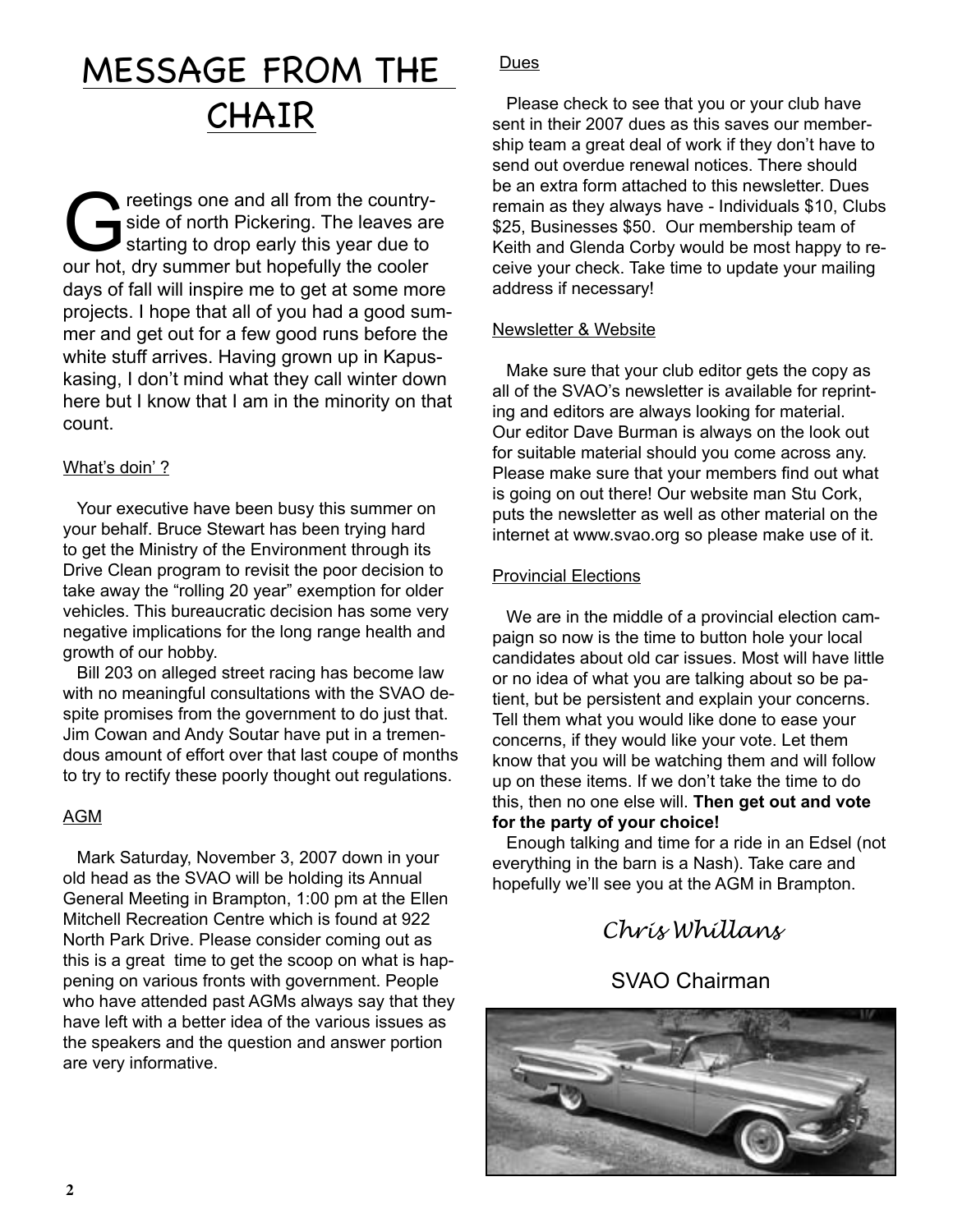*Gentlemen:*

*"Over the past 6-8 weeks I (& the SVAO) have been involved helping a member get a 1972 Cadillac out of the Car Heaven (Clean Air Foundation program) after the car was donated. It was a nice, running, driving 25,000 mile car that, once in the program was supposed to be crushed.*

*The long and short of it is that we were successful but it took a great deal of pressure, screaming, reasoning, good cop-bad cop routine to get the car out."*

*from an e-mail by SVAO chairman Chris Whillans this June*





#### *Yes! It was to be destroyed!*

*After being donated to "Car Heaven" last year. Thankfully after a bit of fighting and a lot of phone calls, over a period of 5 months, I was allowed to purchase the car.*

*If you think historic cars 30 years and older should not qualify for the Car Heaven Program then please e-mail them at carheaven.ca or call 1-888-731-7311 and tell them so. Glenn.*



our website www.svao.org has Glenn's full story and colour photos

### *What Happened?*

On Wednesday Aug. 15 Jim Cowan and I (representing SVAO) and Bob McJannett (Performance Improvements) met with the manager and staff of MTO's Road Safety Policy Office in Downsview. These are the folks who developed and delivered Bill 203 and its new regulation. The goal of the meeting was to discuss SVAO's involvement in writing this new regulation, and to promote SVAO as a key stakeholder for any future initiatives that may affect speciality vehicle owners.

Unfortunately, the meeting started with the news that the regulation was already done, and it would be announced by Premier McGuinty the same day and will become effective on September 30th. This means the Bill and the regulation are both done deals period, end of story! Thus, SVAO was NOT allowed to contribute anything despite Minister Cansfield's assurances that we would be given that opportunity.

Despite this news, we did manage to present SVAO's position on Bill 203, including the discussion points we had developed. However, while the MTO people were cordial and somewhat sympathetic, they didn't resolve any of our concerns. Some of the points we raised seemed to strike home, but most of the comments from their side of the table centred on the "intent" of the law vs. our perception of it, and on their belief that our scepticism about its lack of fairness is largely unfounded. They would not comment on the rash comments made by the Attorney General since that is a different ministry, although they seemed to accept our outrage about the potential effects the AG's approach would have on our hobby and the industries surrounding it.

We asked that SVAO be regarded as an important ally of MTO for any future laws, and they agreed with this. While this is a victory of sorts, ultimately we were very disappointed that the Association was not able to have any real effect on this legislation despite all the hard work and lobbying by our group. Obviously, this legislation was rushed through so it could contribute to the government's safety message for the upcoming election, and since the government holds all the best cards in this game, it's unlikely that anything can be changed at this point.

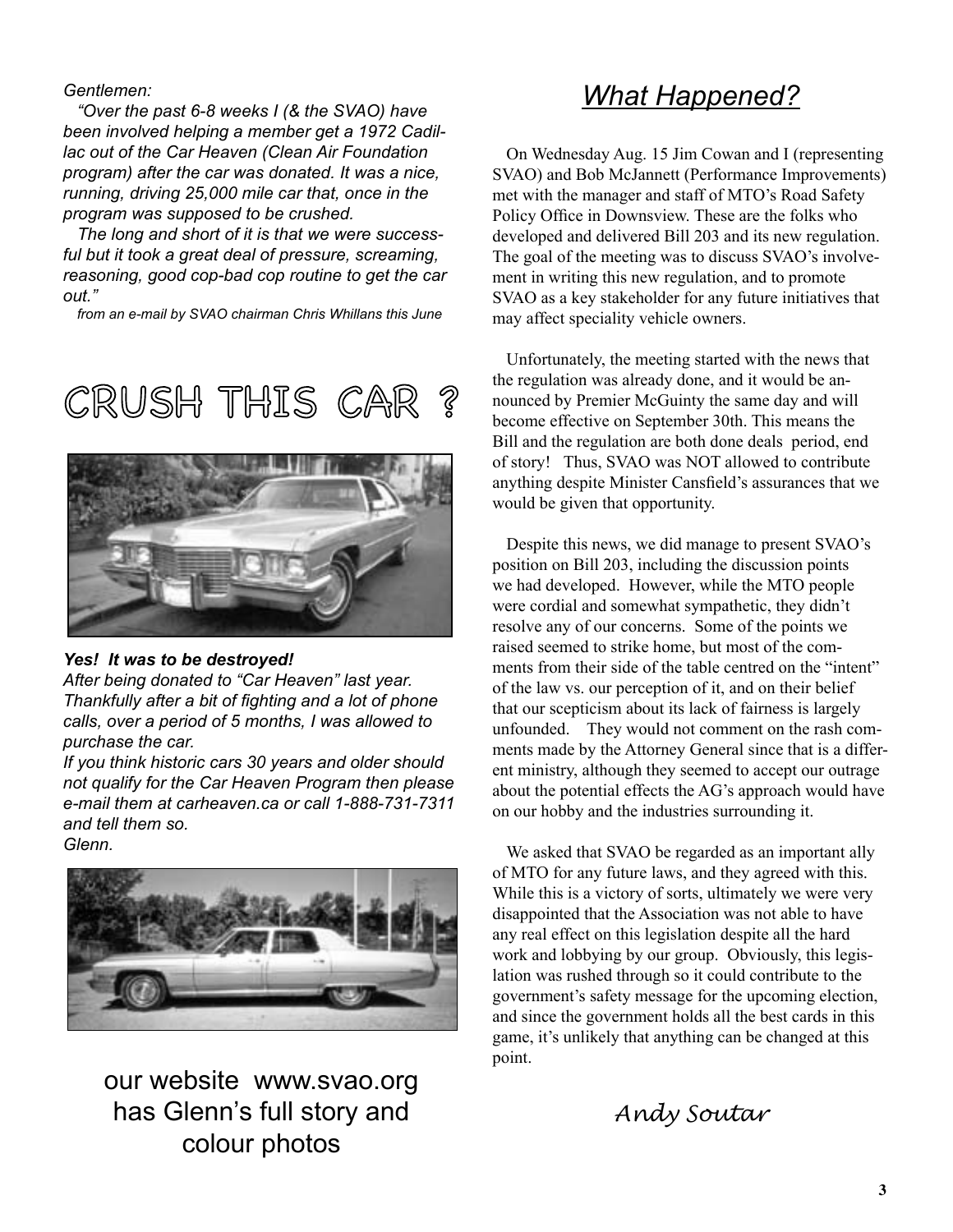## *SEMA willing to support our fight to change Bill 203*

The Specialty Equipment Marketing Association (SEMA) represents the \$34 billion specialty automotive industry. A portion of its mandate is to provide legislative advocacy. Working to protect the hobbyist from detrimental legislation.

SEMA Executive staff, its Chairman and Chairmanelect have all vowed to support us in our efforts to blunt the potential ill-effects of Ontario Bill 203. This support is available to us in any way deemed appropriate and politically viable. To that end, we have decided to hold off any immediate action until after the provincial election Oct 10th, when a new legislature will be installed.

SEMA's VP of Government Affairs, Steve McDonald has indicated an interest in attempting to replicate in Canada those SEMA government affairs functions that have proven successful in the U.S. One of these is the SEMA Action Network (SAN). The SAN is a nationwide partnership between vehicle clubs, enthusiasts and members of the specialty auto parts industry united to protect the hobby. SAN was designed to help stamp out legislative threats to the automotive hobby and pass favorable laws.

In the U.S., the SAN regularly rallies the support of 3,500-plus car clubs, thousands of individual contacts, and 100-plus publications, with an estimated reach of 36 million enthusiasts nationwide, amplifying SEMA's political voice on issues affecting the specialty equipment auto parts industry. The SAN sends out action alerts to generate an abundance of responses to state and/or federal legislative actions and regulatory proposals and issues timely updates of legislative and regulatory developments.

SEMA has used these folks to supplement its lobbying efforts and resolve them in a manner favorable to the industry and hobby. We need to have the same program across Canada.

Check out *[www.semasan.com](http://www.semasan.com)* for the full story. There is no cost to the consumer or club; all costs are born by SEMA. The site is currently being updated to accept Canadian members.

SEMA has also developed a network of state and federal legislators who are car enthusiasts and business friendly. This concept may also be viable in Canada. We need to find out which lawmakers might be on our side, so that we can develop those relationships on this side of the border.

### News Release Specialty Vehicle Association of Alberta

## SVAA Elects New **President**

At the May 5, 2007 Annual General Meeting, the membership of the SVAA elected Geoff Prince as President. Geoff is a past president of the Vintage Sports Car Club of Calgary and has been active in the SVAA for the past two years. Joining him in the newly created position of Vice President-South is Harry Bullock. Harry is a longtime member of the SAACA in Lethbridge and has been a club representative to the SVAA for several years. From the north, in the new position of Vice President – North, is Gary Morrison. Gary is Secretary for the Edmonton Street Rod Association and has been part of the hobby for many years. Geoff, Harry and Gary join the balance of the SVAA Executive: Earl Clements, Treasurer, Al Riise, past president, and Ted Lobley, Secretary.

At the same meeting, the SVAA agreed to the selection by the Specialty Vehicle Appraisers Institute of Alberta of two Directors from the SVAA. Al Riise and Jim Briggs will serve as SVAA representatives to the SVAIA.

The meeting also included the adoption of a revised constitution and bylaws. While this took time, the membership saw it as a necessary and useful exercise preparing the Association to move into the future.

### from the mailbag

Hi Chris:

This has to be a Riply's believe it or not.

We were out to my Son's in Belleville, along with his wife's parents on Sunday.The parents live in a small farming community south of Campbellford, a few houses around a long closed general store.

I was complaining about the tax increases coming to Toronto and he said his local council is now working on, and recommending, installing a meter on the incoming water line from the well to the house and charging a tax per gallon of water he pumps from the well.They already have a system with the garbage that no pick up without the attached sticker, bought at the Town hall. He says garbage dropped at the side of the road is becoming a problem. Maybe we will need an special branch of SVAO to take on local councils.

Who would ever dream of this years ago.

*Ross M*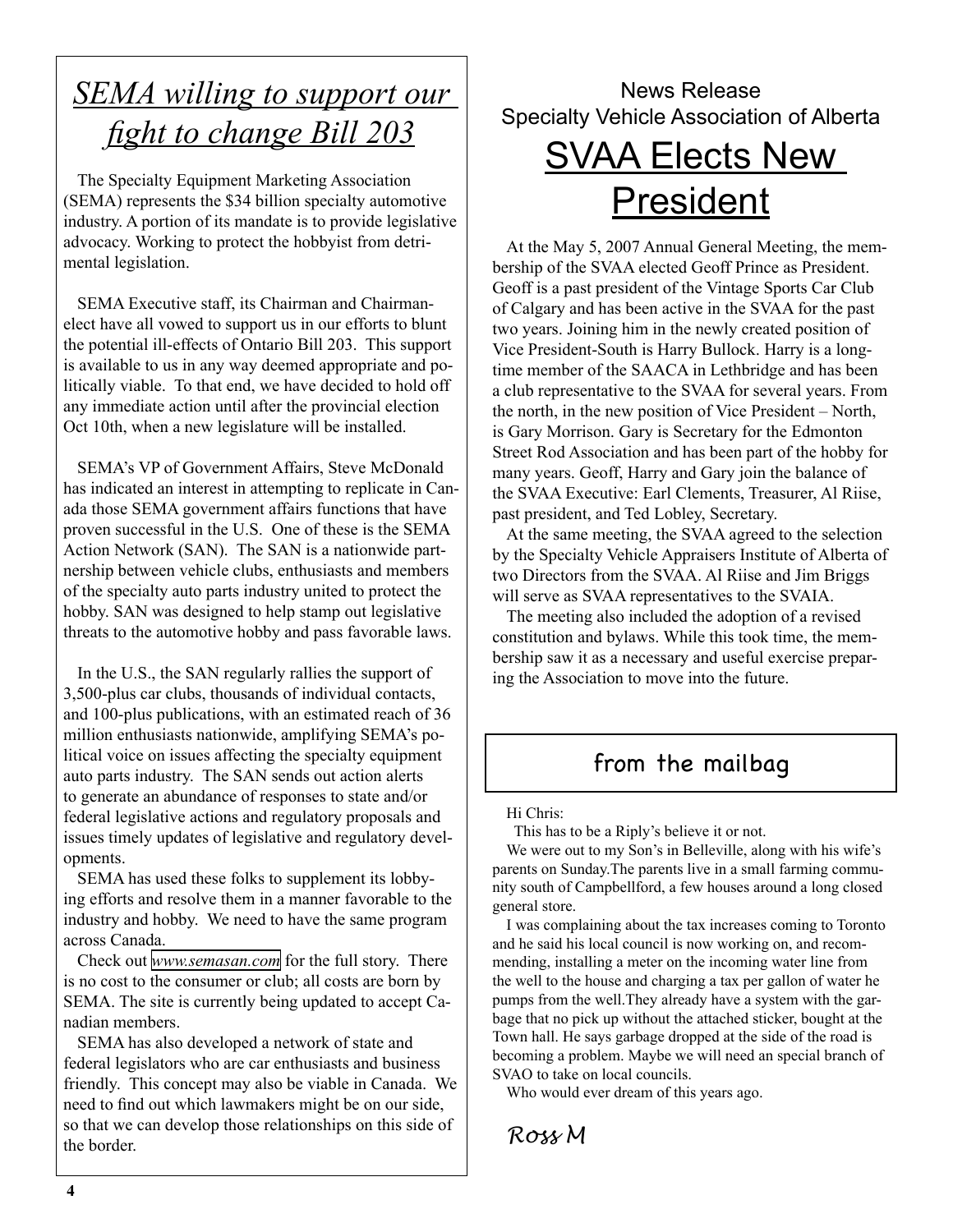*FYI, from Jim Prowse who has been an advocate for us (the hobby) in the London Area. These are the comments of his recommended candidate from the PC party in the next election.*

#### Subject: John Tory and performance cars

Brother Prowse.

 I spoke at length with John Tory about his intemperate remarks concerning people who enjoy "hopping up" their cars ( as reported in yesterday's Free Press). I noted that street racing fatalities have been, almost without exception, the result of DWS, usually in Daddy's car.

I also noted that his concerns about why someone would modify a car for high performance if they didn't mean to race it missed the point of most such projects- they are exercises in ingenuity and engineering and a chance to win some bragging rights at the cruise-ins.

He acknowledged that he hadn't previously known much about the hobby, but noted that he had said in the interview that he would consult with "police and car buffs" to determine the proper course of action.

He also told me that as a result of our conversation he was going to frame his position differently, and acknowledge that he now understands the difference between legitimate hobbyists and DWS's who generally haven't a clue.

"The PC Party has no problem with the kind of car owners you're describing" he told me. "We just want to get the dangerous kids and adults off our streets and we're looking for the best way to do that." He also said that he knows enforcement is the key and that the Liberals have no provided adequate resources to the O.P.P. or to local cops to step up traffic patrol in any meaningful way. He wants to see more cops driving cruisers and fewer driving desks, although he acknowledged (and he's right) the government has only so much control over police practices.

 I also explained to him about the technical problems with governing transport trucks, something he had not realized. He noted that the industry leaders support it but when I suggested he might want to investigate a little farther as to why, he agreed to do so.

These incidents should serve as another warning to the hobby about how easy it can be for under-informed politicians to take positions they believe to be correct and in the public interest (and, in this case, likely supported by large segments of the public), even when more expert opinion knows they are wrong but does not have timely access.

 *Jim Chapman*

#### Subject: BANNING AFTERMARKET EXHAUST SYSTEMS

Here's the kind of thing SVAO believes can happen in Ontario if the government continues to ban specific performance equipment at the request of police, as they did with nitrous injection in Bill 203. It also shows the value of networking amongst enthusiasts to discover and fight such legislation, as in the SEMA "Action Network" program.

*...Andy* 

www.jalopyjournal.com/forum/showthread.php?t=208526

#### Hi Jims:

I thought you and the MOL would like to know about this. It's probably the first time a Nash part has been confiscated in the name of national security. Really.

It happened when Wendy and I were returning from the Grand Nashional. We brought some torque tube trunnions with us for members who asked for them. When we flew out from Southern California, we put all of them in our hand roll-on luggage, and we went thru security with no problem. On the way back, we had two left, one regular and one of the new Heavy Duty trunnions for the Healey and V-8 Nashes and Ramblers.

We brought them thru Boston Logan in our hand luggage again. This time there was heightened security in effect because of the British airport incidents the day before. Security found both of them in the X-ray and because of the consistency of the trunnions, asked what they were. I explained they were Nash replacement parts. Because they were firm jelly-like, they sniffed both of them using a cloth that was wiped on them and then put into some kind of analyzer. The Heavy Duty one is a medium-dark blue because of the additional chemicals and stabilizers used in the manufacture, and that one set off an alarm. The regular one didn't. Even though I tried to describe what they were, the TSA Officer took the blue trunnion and put it into the bin with all the other confiscated items from other passengers, liquids, and all kinds of tubes and bottles of stuff. They said if the trunnion was in my checked baggage it would have gone thru OK with no problem. They are sealed in zip lock plastic, but the X-ray and the hand searching caught them. (remember the X-ray literature Nash had in the Œ501s?)

 Anyway I tried to take a picture of the bin with the torque tube trunnion in it, but they wouldn't allow that. They took my drivers license and went off with it for a while, and after checking, gave it back. I guess there was no other Bob Walker on the watch list. It was an interesting end to a great Grand Nashional.

Best regards

 *Bob & Wendy Walker*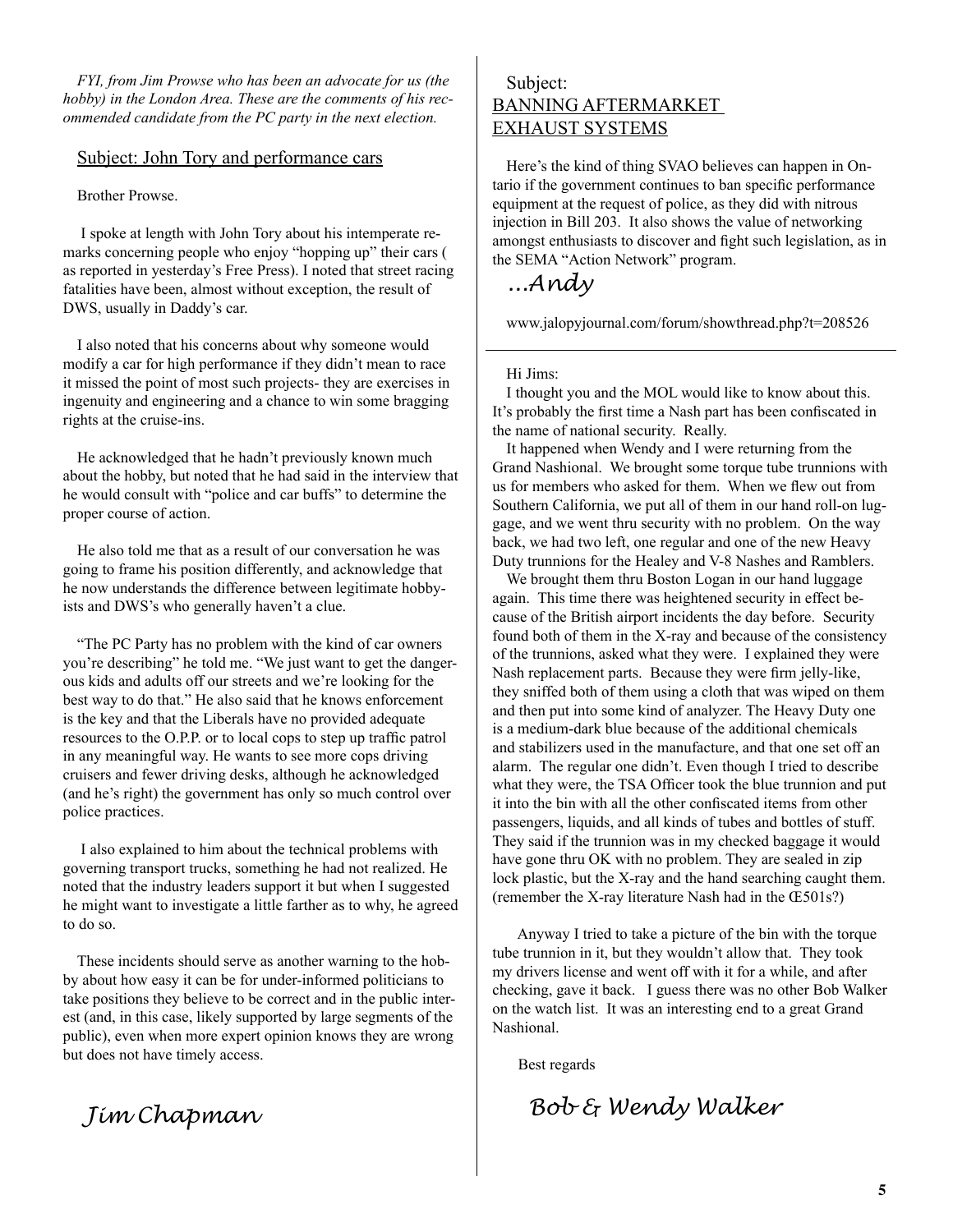I read an article in the National Post this morning about front licence plates on Ontario cars. There is a petition being circulated to send to the Ministry of Transportation requesting that they no longer be required.

Some of the pertinent facts in the article were:

1)-front plates interrupt aerodynamics and thereby hamper fuel efficiency.

2)-damage caused by front end plate brackets in rear end collisions can be significant

3)-six of the ten Canadian Provinces no longer have front plates (Quebec, Sask, Alberta, PEI, Nova Scotia and Newfoundland/Labrador) and there are no apparent problems caused by lack of front plates.

4)-many US States no longer require front plates

5)-IT COSTS 3 MILLION TAX DOLLARS PER YEAR FOR THE GOVERNMENT TO PROVIDE FRONT PLATES FOR OUR VEHICLES.

Apparently the police don't want them abolished because they feel they are still necessary...However, the other provinces and states without front plates haven't found this to be an issue.

 Seems to me this is a quick way to save the taxpayers of Ontario 3 million bucks ...starting right away.

Here's the website for the petition and if you agree that it is a good way to reduce some Government expense I suggest you sign the petition like I did....pass it along to your friends if you agree

http://www.ipetitions.com/petition/Ont\_Front\_Plate/

Cheers

*Jim Prowse*

## SVAO EXECUTIVE

CHAIRMAN Chris Whillans Claremont (905)649-2664 VICE - CHAIRMAN Bruce Stewart Oshawa (905)720-3674 MEMBERSHIP / TREASURER Keith Corby Scarborough (416)266-9706 NEWSLETTER EDITOR David Burman Hamilton (905)545-1247 WEBMASTER Stu Cork Markham (905)474-0089

DIRECTORS Jim Cowan - Port Robinson (905)384-2007

Ted Jeffery - Brampton (905)457-3584

Ken Kroeker - Niagara Falls (905)735-9477

Frank Malfara - Oakville (905)877-9173

Jean-Pierre Matte - Pickering (905)839-7697

Ross McDowell - Scarborough (416)286-5108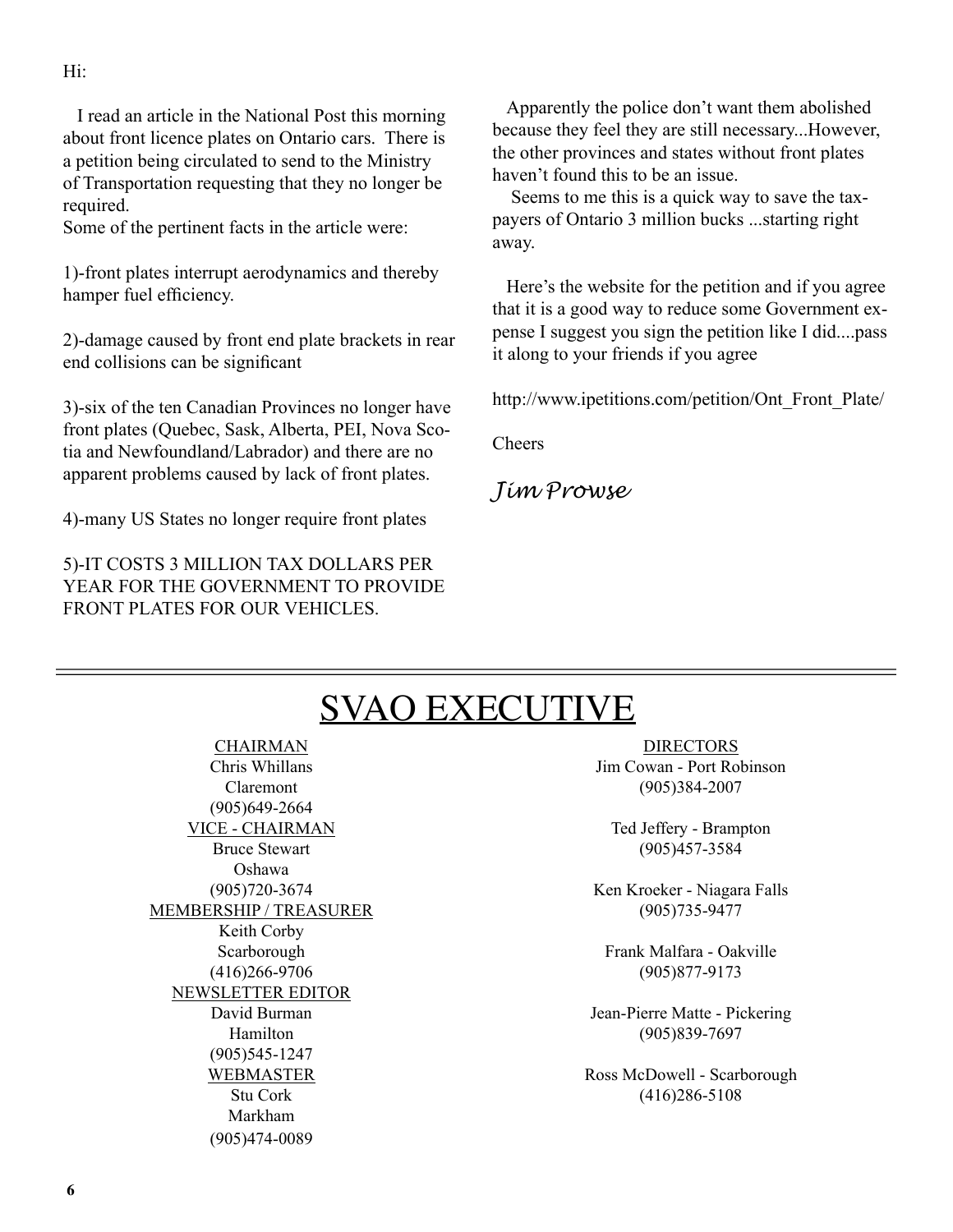|  | Membership Application & Renewal |  |
|--|----------------------------------|--|
|  |                                  |  |

*Please Complete this application form. Mail it with a Cheque payable to the: S.V.A.O. BOX 142, 3007 Kingston Rd. Scarborough, Ontario M1M 1P1*

| Address: 1997          |                                                                                                                     |
|------------------------|---------------------------------------------------------------------------------------------------------------------|
|                        | Postal Code: New York Code<br>City:                                                                                 |
|                        | $\frac{Phone: ($ $)$ $\frac{-Fax: ($ $)$ $\frac{1}{x}$                                                              |
| $e$ -mail:             | <u> 1989 - Johann Barn, mars eta bainar eta baina eta baina eta baina eta baina eta baina eta baina eta baina e</u> |
|                        | Club or Association Affiliation:                                                                                    |
|                        | Club or Association Web site URL:                                                                                   |
| <b>Number of Cars:</b> | <u>On the road: Projects: Parts cars: Parts cars:</u>                                                               |
| Volunteer Assistance:  | <u>I would like to help the SVAO by:</u>                                                                            |
|                        | Membership (please circle one): - Individual - Club - Business -                                                    |
|                        | Fee Enclosed: Individual - \$10, Club - \$25, Business - \$50                                                       |
|                        | Home   Newsletter   History   Links   Members   Join                                                                |